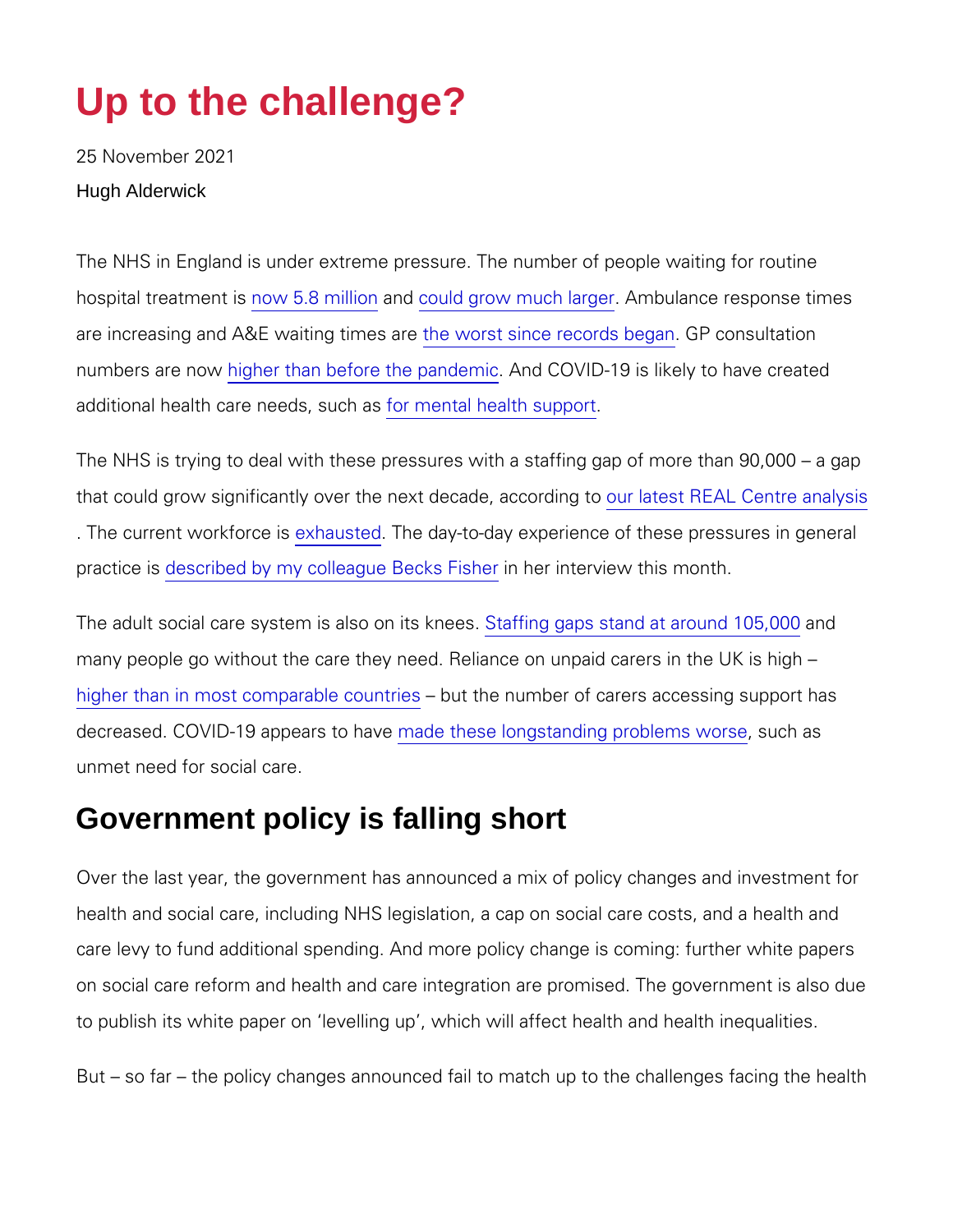and care system. This autumn s Spending Review and the Health two examples.

## A closer look at plans for spending

In last month s Spending Review, real-terms increases in funding announced. This is welcome. But only three departments Health Office, and Education will have higher Asupset a diitry gist fram if mp 2n0 1u0n.do and the effects of a decade of underfunding on people and public years.

Day-to-day NHS spending will increase by 3.8% between 2021/22. been prioritised over other public services, and will make up near government spending by 200r2 **4** h2a5lysBlaton the impact of the Spendir [health and so](http://alumni.health.org.uk/news-and-comment/charts-and-infographics/spending-review-2021-what-it-means-for-health-and-social-care)cshbwarth at the extra investment may still be insufficient to a denote the control to and the st backlog in unmet health care needs and recover services. And mo without more staff. The Spending Review failed to provide details the NHS workforce.

Social care fared far worse. For core services, the amount made care is expected to increase by around 2% a year. This is barely care, and will not even begin to tackle the other pressures in the need, staff shortages, poor pay and conditions, and more.

The government has announced some reforms to the social care s how much people will have to pay towards Bouatrehesser othhaening disfeatriene [enou](https://www.kingsfund.org.uk/sites/default/files/2021-10/value-investing-social-care-briefing.pdf)gtho provide care to everyone who needs it and improve qualit outhe benefits of further investment for refworm in crolal dagues of rading al Nuffield Trust and The King s Fund.

Government also announced last minute changes to the planned re them less fair and less generous to people with low to moderate I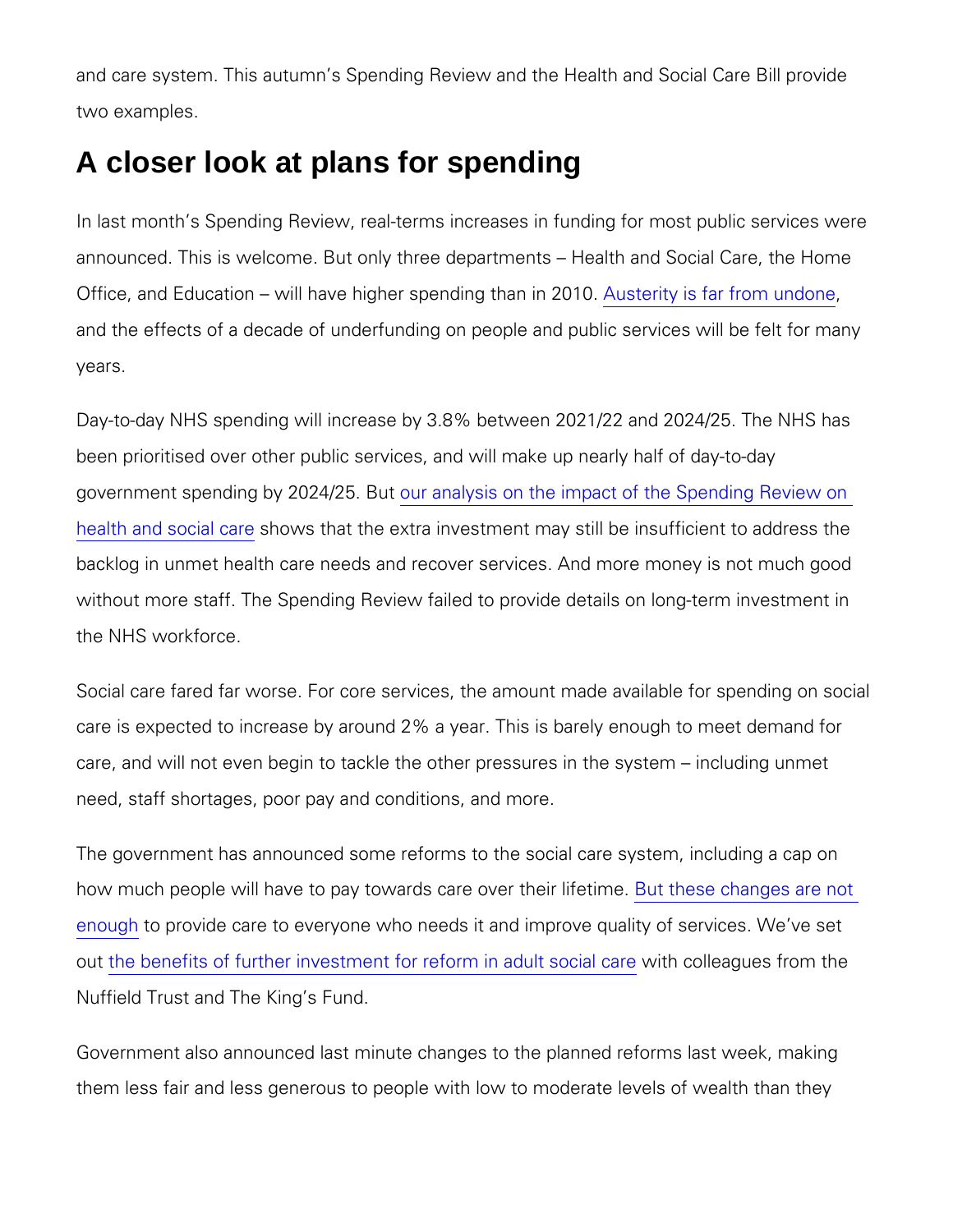originally appeared. Capping care costs makes seesiep buttheese c [wrong dire](http://alumni.health.org.uk/news-and-comment/news/last-minute-changes-to-social-care-reforms-are-a-step-in-the-wrong-direction)ction

Public health was also overlooked. The Spending Review committe health grant for local authorities (which funds services like smok services) in real terms. But the budget has fallen by 24% per cap that the government is choosing to underfund local services that reduce health inequalities.

For this month s newsletter we summarise dwiffeetrethie peeprespection estimated in the Sepending of the Sepending of the Sepending of the Sepending of the Sepending of the Sepending of the Sepending of the Sepending of th [Review means for the NHS, social c](http://alumni.health.org.uk/news-and-comment/newsletter-features/perspectives-on-the-spending-review),afella conwobiupunguibelic cent mite and onlinibate topic.

#### A legislative shake-up

A second example is the Health and Social Care Bill currently being the straing in parallel in an area in para bill is the biggest legislative shake-up of tahse whe H  $\circ$  riontea idetchaed  $\circledast$ , MaJ [recen](https://www.bmj.com/content/374/bmj.n1767)tly's a story of two halves.

The first is a set of changes to promote collaboration in the health establishing new integrated care systems in 42 areas of England. improve care makes sense, and goes with the grain of recent NHS the changes should not be overstated and there is a risk that the complex, vague, and fragmented. The changes may also distract I recover services. The second is a set of changes to increase poli running of the NHS. These changes lack cleaur roavieor a bileas of can find on the second of the NHS. [and analysis of the c](http://alumni.health.org.uk/what-we-do/health-and-care-bill)hanges here

The bill will create new NHS structures, but it will do little to add challenges facing the health and care system. For example, staffi short-term issue. Yet measures in the bill to improve workforce p